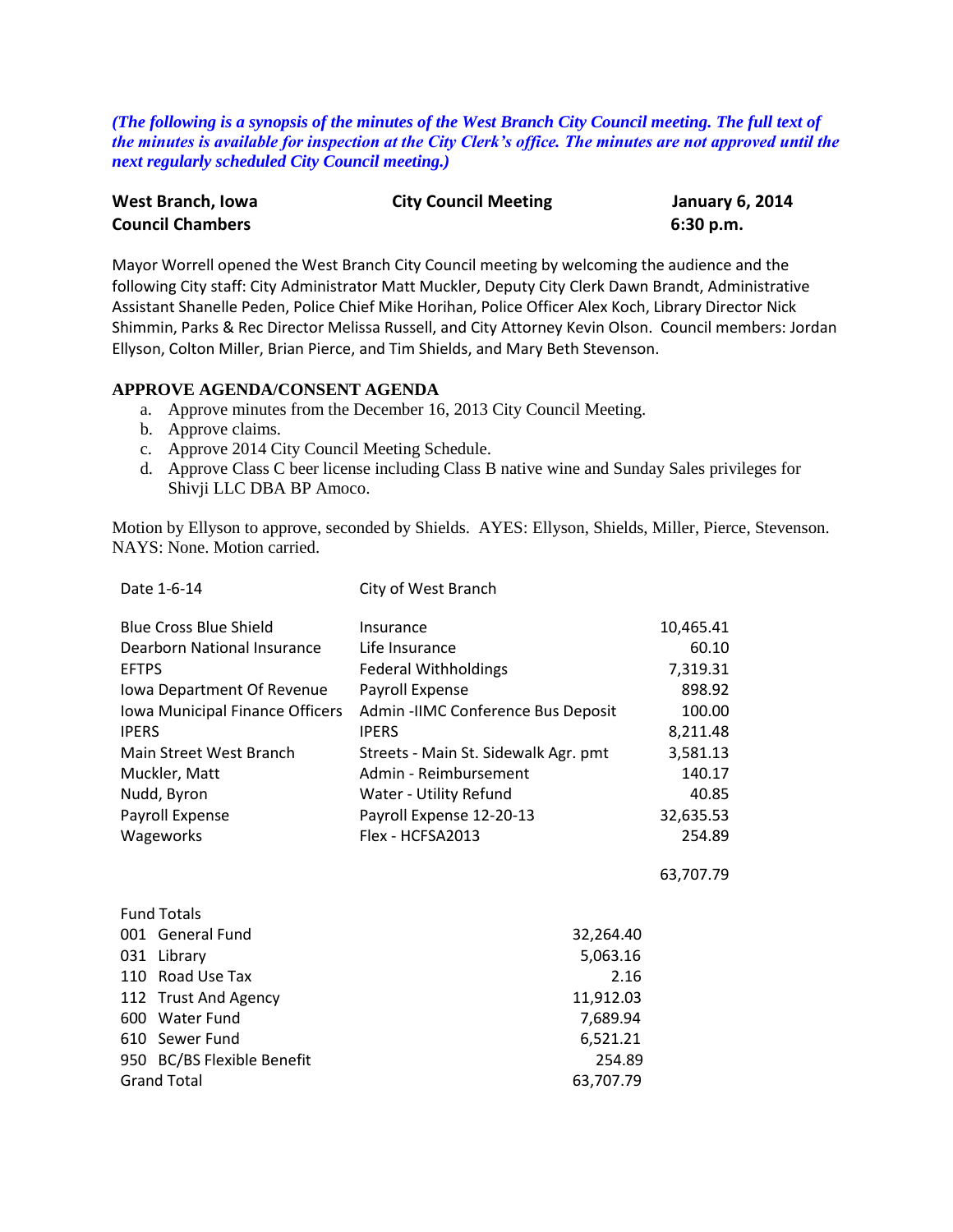#### **COMMUNICATIONS/OPEN FORUM**

Representative Bobby Kaufmann spoke to the Council regarding the legislative session in the Iowa House of Representatives. Kaufmann discussed his membership in the Emergency Management Services Study Committee. Kaufmann commended the City of West Branch for its responsible use of TIF dollars. Kaufmann added that he understands the City's concern for the recent property tax legislation. Kaufmann ended his comments by inviting those with an interest in a particular issue to contact him.

#### **PUBLIC HEARING/NON-CONSENT AGENDA**

Resolution 1170-Adopting a policy authorizing the city clerk or deputy city clerk to pay certain bills prior to the City Council's approval.

Motion by Ellyson, second by Stevenson to approve Resolution 1170. AYES: Ellyson, Stevenson, Miller, Pierce, Shields. NAYS: None. ABSENT: None. Motion carried.

Councilperson Brian Pierce-Appointment of Kami Poppen to Zoning Board of Adjustment Motion by Miller to approve the appointment of Kami Poppen to Zoning Board of Adjustment, second by Shields. AYES: Miller, Shields, Ellyson, Pierce, Stevenson. NAYS: None. ABSENT: None. Motion carried.

Councilperson Colton Miller-Reappointment of Wayne Frauenholtz to Zoning Board of Adjustment Motion by Shields to approve the reappointment of Wayne Frauenholtz to Zoning Board of Adjustment, second by Pierce. AYES: Shields, Pierce, Ellyson, Miller, Stevenson. NAYS: None. ABSENT: None. Motion carried.

Councilperson Mary Beth Stevenson-Appointment of Paul Stagg as Zoning Administrator Motion by Miller to approve the appointment of Paul Stagg as Zoning Administrator, second by Ellyson. AYES: Miller, Ellyson, Pierce, Shields, Stevenson. NAYS: None. ABSENT: None. Motion carried.

# Councilperson Jordan Ellyson-Appointments of Nevin Tucker as a West Branch Volunteer Firefighter and Allison Kusick as a West Branch Volunteer Cadet.

Motion by Stevenson to approve the appointments of Nevin Tucker and Allison Kusick to the West Branch Fire Department, second by Pierce. AYES: Stevenson, Pierce, Ellyson, Miller, Shields. NAYS: None. ABSENT: None. Motion carried.

# Councilperson Tim Shields-Appointment of Mayor Mark Worrell to the Cedar County Economic Development Corporation

Motion by Miller to approve the appointment of Mayor Mark Worrell to the Cedar County Economic Development Corporation, second by Ellyson. AYES: Miller, Ellyson, Pierce, Shields, Stevenson. NAYS: None. ABSENT: None. Motion carried.

Mayor Mark Worrell-Appointments of Mayor Pro Tem Colton Miller, West Branch Times as the Official City Newspaper, Dr. Thomas Novak as the Public Health Officer, West Branch Animal Clinic as the Animal Control Facility, Dave Schechinger as City Engineer, Leesa Johnson to Animal Control Commission, Lane Shields to Historic Preservation Commission, and Beth Noe to Parks & Recreation Commission. Motion by Shields to approve the appointment of Colton Miller as Mayor Pro Tem, second by Stevenson. AYES: Shields, Stevenson, Ellyson, Pierce. NAYS: None. ABSTAIN: Miller. Motion carried. Motion by